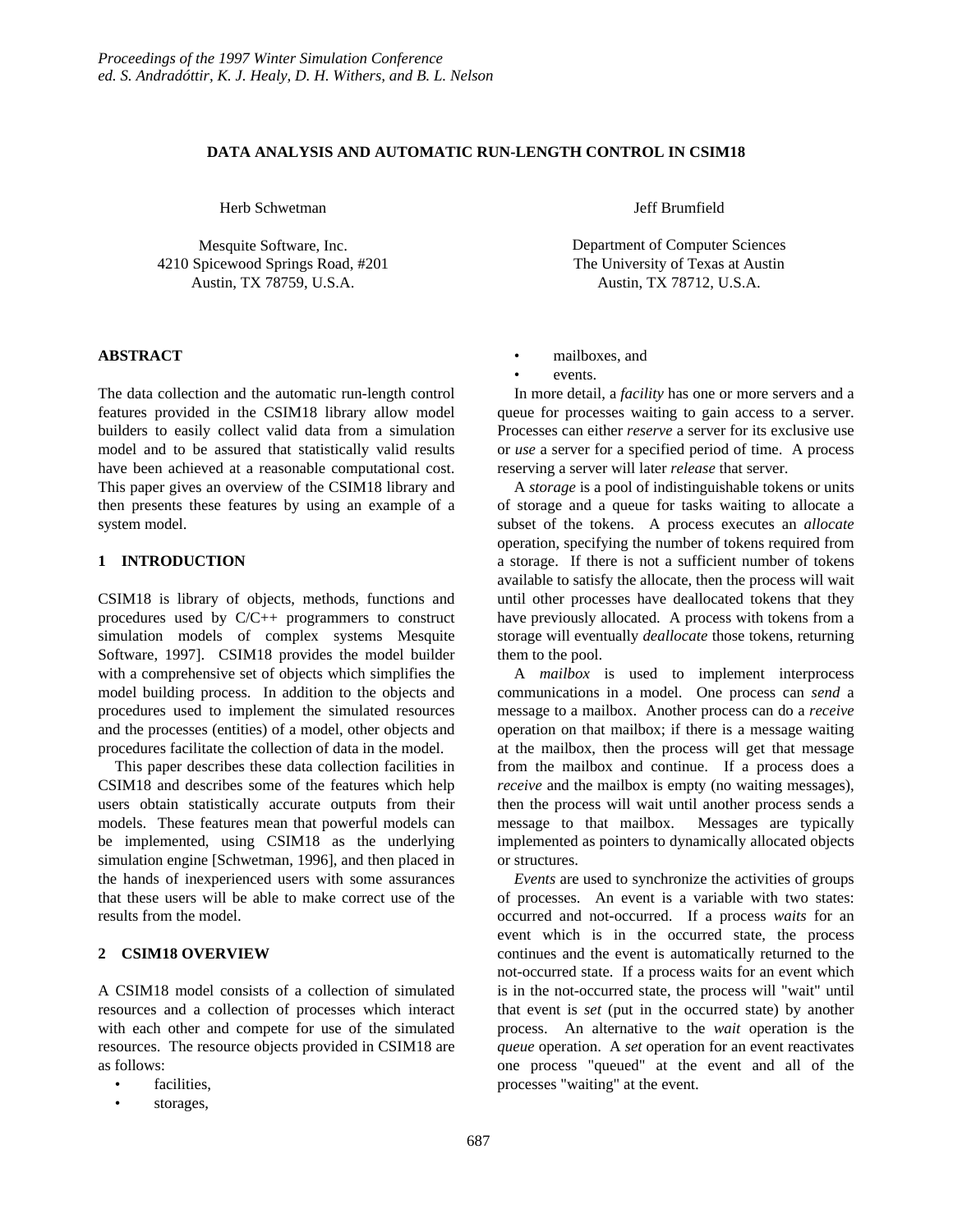CSIM *processes* are C (or C++) procedures which execute a *create* statement. CSIM18 provides its own thread (lightweight process) environment. Processes can be either *active* (computing), ready to become active, *holding* (allowing simulated time to pass), or in a queue (waiting for something to happen). This process environment is very straightforward and many users have found it to be easy to master and use to implement their models.

## **3 DATA COLLECTION**

Data is automatically collected at all of the facilities and storages in a model. For each facility in a model, the data collected is used to report on the following output values:

- average service time
- server utilization
- process throughput rate
- average queue length (including processes in service)
- average response time (queueing delay plus service time), and
- the number of completed processes.

For a facility with multiple servers, there are data for

each server and then summary data for the entire facility. A similar set of data is collected for each storage in a model.

There are data reporting routines for both facilities and storages. These can be used to generate a printed report for a specified facility or storage or for all of the facilities and/or storages in a model. The *report* procedure produces a printed report which summarizes the usage of all of the facilities and storages in a model.

Figure 1 is an example of a report for a system model with five facilities and a storage. The first facility is named "CPU" and has two servers. The remaining facilities are a collection of separate disk units. The storage is named "memory".

Every reported data value can be accessed by using the "inspector" functions also provided with CSIM18. In addition, the data which is the input to the summary items is also accessible via these inspector functions. These inspector functions can be used to produce reports tailored to specific applications. Alternatively, these inspector functions can be used to create output files which can be input to other applications, including spreadsheets and other data analysis applications.

In addition to the data automatically collected for the facilities and storages, CSIM18 provides objects which

CSIM Simulation Report (Version 18 for MSVC++ V4.0)

Tue Jul 15 19:13:58 1997

| Ending simulation time:  | 25071.009 |
|--------------------------|-----------|
| Elapsed simulation time: | 25071.009 |
| CPU time used (seconds): | 58.490    |

| facility<br>name                         | service<br>disc              | service<br>time                          | util.                            | through-<br>put                            | queue<br>length               | response<br>time              | comp1<br>count                      |
|------------------------------------------|------------------------------|------------------------------------------|----------------------------------|--------------------------------------------|-------------------------------|-------------------------------|-------------------------------------|
| cpu<br>> server<br>> server              | pre res<br>$\Omega$<br>1     | 0.06753<br>0.06791<br>0.06706<br>0.02992 | 1.415<br>0.778<br>0.637<br>0.108 | 20.95352<br>11.45347<br>9.50006<br>3.60344 | 1.85849<br>0.11759            | 0.08870<br>0.03263            | 525326<br>287150<br>238176<br>90342 |
| disk[0]<br>disk[1]<br>disk[2]<br>disk[3] | fcfs<br>fcfs<br>fcfs<br>fcfs | 0.02994<br>0.03010<br>0.02999            | 0.108<br>0.109<br>0.108          | 3.60628<br>3.61461<br>3.61741              | 0.11782<br>0.11874<br>0.11853 | 0.03267<br>0.03285<br>0.03277 | 90413<br>90622<br>90692             |
| SUMMARY<br>STORAGE                       |                              |                                          |                                  |                                            |                               |                               |                                     |
| storage<br>name                          | size                         | alloc<br>amount                          | util.                            | service<br>time                            | queue<br>length               | response<br>time              | allocs<br>compl                     |
| memory                                   | 100                          | 27.690                                   | 0.541                            | 2.55581                                    | 3.60785                       | 4.52263                       | 20000                               |

FACILITY SUMMARY

Figure 1: Facilities and Storage Report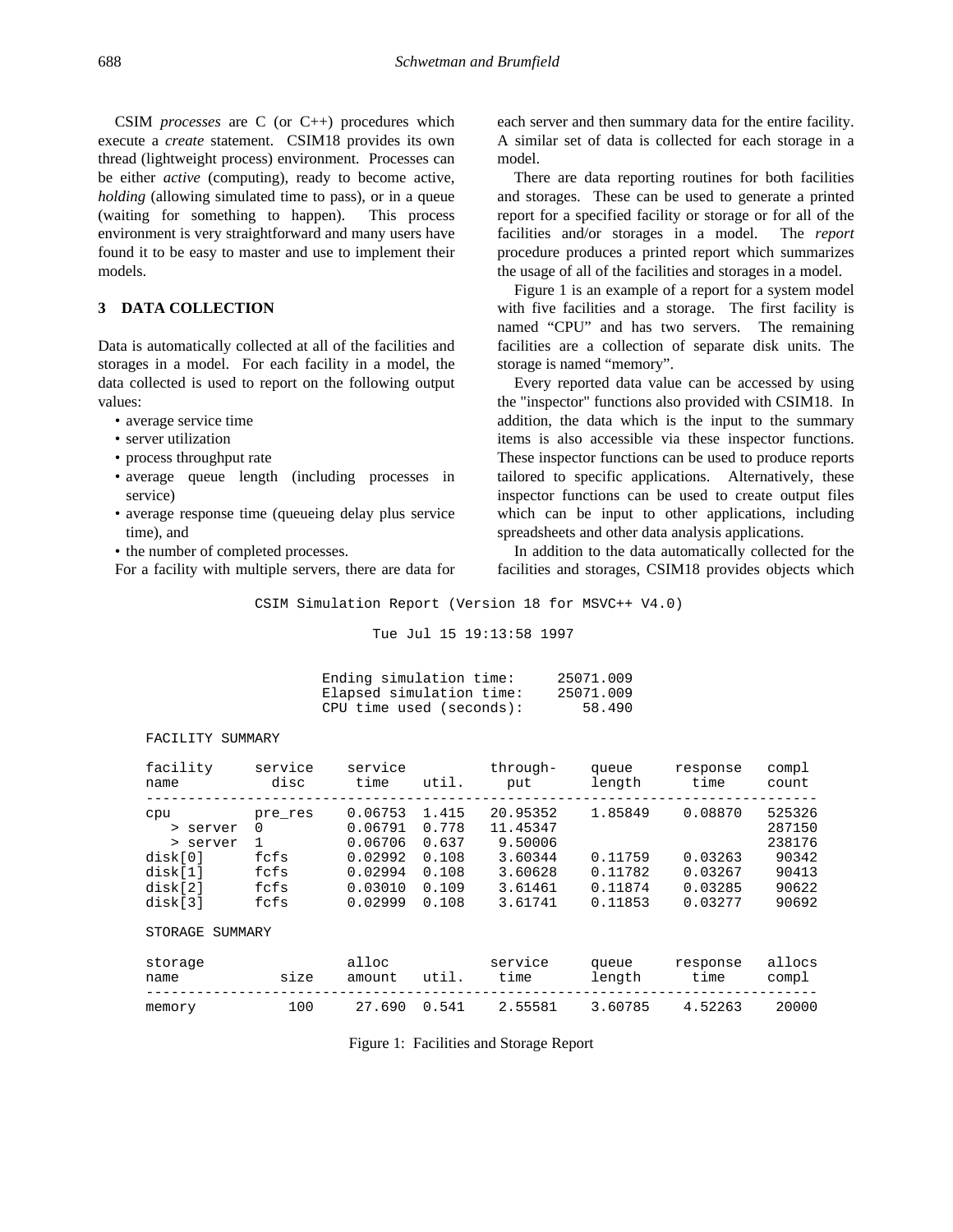are used to collected data specified by the model builder. There are four of these objects, as follows:

- tables,
- qtables,
- meters, and
- boxes

In more detail, a *table* is used to collect real-valued data items. A table is usually instantiated at the beginning of a run of a model. During the run, individual data items are *recorded* in the table. Then at the end of the run, a *report* is generated from the data summarized in the table. The summary for a table consists of several items including the following:

- mean,
- variance (and standard deviation),
- minimum,
- maximum, and
- the number of observations.

There are inspector functions to access the contents of tables including the summary items.

The data collected in a table can be augmented in three ways; for a table, any or all of the following enhancements can be specified:

- a *histogram* can be specified, to report on the relative frequency of pre-specified ranges of values
- a *moving window* can be specified, to use only the most recent "n" data values for reporting purposes (as opposed to all of the collected data values for the standard report), and
- *• confidence intervals* can be specified; a confidence interval is used to estimate the accuracy of the estimate of the mean value collected in a table.

Confidence intervals are reported for three commonly used confidence levels: 90%, 95% aand 98%. The calculation of these confidence intervals uses the method of batch means. A heuristic, based on the computed autocorrelation, is used to calculate the length and number of the batches.

A *qtable* is used to collect data about time-based, integer-valued variables such the queue length at a server. The data is entered in the qtable by noting when, in the simulated operation of the system, the variable takes on new values. One way of entering this data is to note entries to and exits from the queue (or collection of states). This kind of variable is often called a state variable in a queueing system. The report for a qtable includes the following items:

- initial value of the state variable,
- final value,
- number of entries to the queue,
- number of exits,
- minimum value,
- maximum value,
- average value, and

• the variance and standard deviation.

As with tables, there are inspector functions for all of the items associated with qtables.

The data collected in a qtable can be augmented by adding the following enhancements:

- a histogram (to display the frequency of the different states), and
- a confidence interval.

A confidence interval helps assess the statistical accuracy of the mean value of the state variable. These are computed using the technique described for confidence intervals for tables.

A *meter* is used to "measure" the flow rate of processes past a specified point in the model. An example of this could be the rate at which processes terminate. A meter collects data on the flow rate. In addition, a meter includes a table which records interpassge times at the metering point.

A *box* captures data on the entry to and exit from a specified portion of the model. A box consists of a table (to collect data on process residency times "in the box") and a qtable (to collect data on the number of processes "in the box").

Figure 2 is a diagram showing the system model used to collect the data in Figure 1. This is model of a computer system processing a stream of jobs. Arriving jobs allocate a block of memory and then enter a cycle of computing (both at the CPU and a disk unit). When the job completes one or more cycles, it deallocates the block of memory and departs as a completed job.



Figure 2: System with Box Added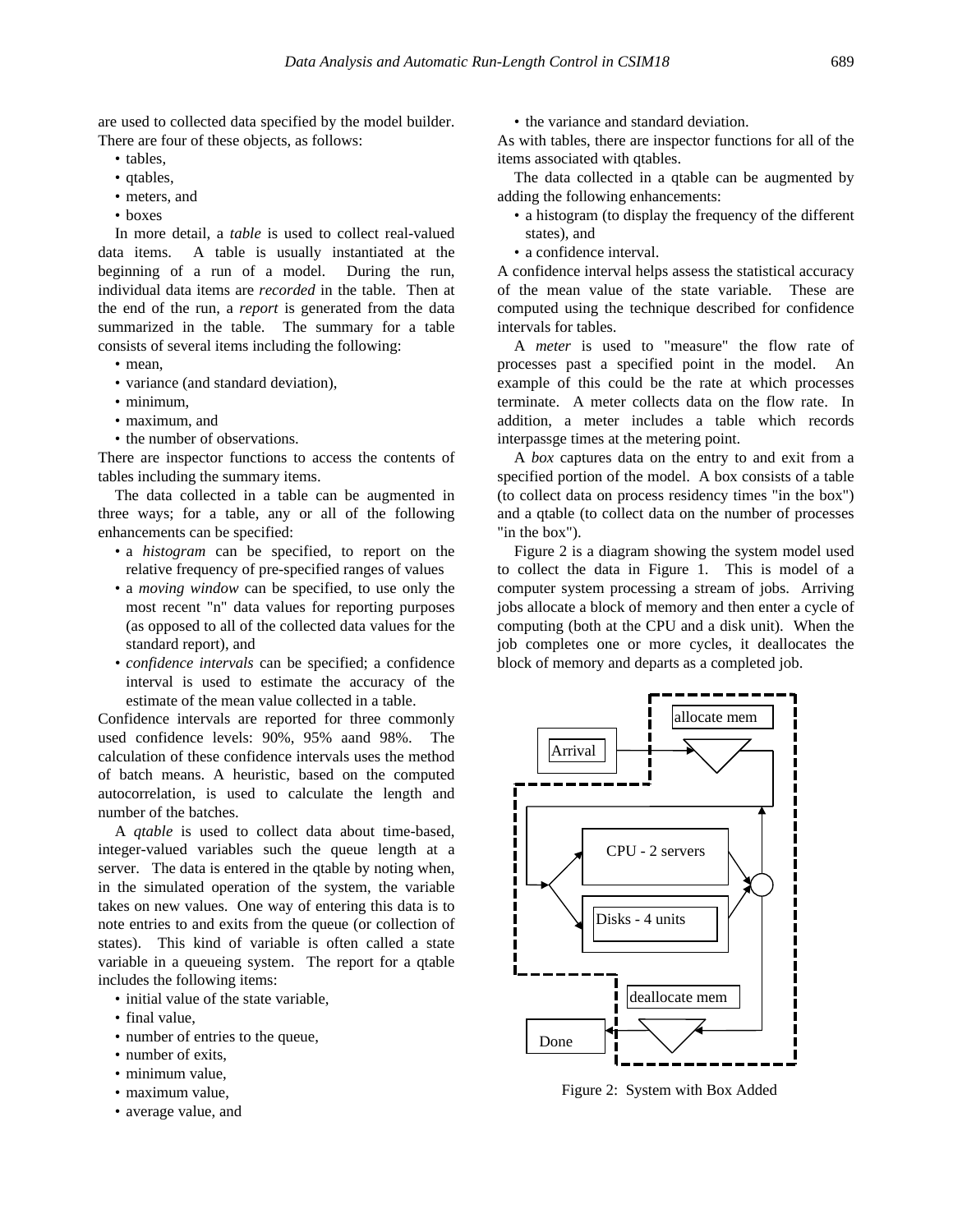The dark dashed line in Figure 2 marks the "box" used to collect data on the residency time and number of jobs in the active part of the model. The program has two statements which correspond to "entering" the box and

BOX 1: system

statistics on elapsed times

|      | minimum      | 0.043622   | mean       |                    | 4.522627             |
|------|--------------|------------|------------|--------------------|----------------------|
|      | maximum      | 171.239097 | variance   |                    | 88.227782            |
|      | range        | 171.195475 |            | standard deviation | 9.392964             |
|      | observations | 20000      |            | coefficient of var | 2.076882             |
|      |              |            |            |                    |                      |
|      |              |            |            | cumulative         |                      |
|      | lower limit  | frequency  | proportion | proportion         |                      |
|      |              |            |            |                    |                      |
|      | 0.00000      | 10993      | 0.549650   | 0.549650           | ******************** |
|      | 2.00000      | 4111       | 0.205550   | 0.755200           | *******              |
|      | 4.00000      | 1478       | 0.073900   | 0.829100           | $***$                |
|      | 6.00000      | 833        | 0.041650   | 0.870750           | $\star\star$         |
|      | 8,00000      | 569        | 0.028450   | 0.899200           | $^\star$             |
|      | 10.00000     | 391        | 0.019550   | 0.918750           | $^\star$             |
|      | 12.00000     | 300        | 0.015000   | 0.933750           | $^\star$             |
|      | 14.00000     | 191        | 0.009550   | 0.943300           | $\ddot{\phantom{a}}$ |
|      | 16.00000     | 148        | 0.007400   | 0.950700           | $\ddot{\phantom{a}}$ |
|      | 18,00000     | 123        | 0.006150   | 0.956850           |                      |
|      | 20.00000     | 111        | 0.005550   | 0.962400           |                      |
|      | 22.00000     | 86         | 0.004300   | 0.966700           | $\ddot{\phantom{a}}$ |
|      | 24.00000     | 82         | 0.004100   | 0.970800           | $\ddot{\phantom{0}}$ |
|      | 26.00000     | 55         | 0.002750   | 0.973550           | $\ddot{\phantom{0}}$ |
|      | 28.00000     | 68         | 0.003400   | 0.976950           |                      |
| $>=$ | 30.00000     | 461        | 0.023050   | 1.000000           | $^\star$             |
|      |              |            |            |                    |                      |

statistics on population

| initial<br>final | 0<br>$\Omega$ | minimum<br>maximum |            | $\Omega$<br>29 | mean<br>variance |                    | 3.607854<br>15.200360 |
|------------------|---------------|--------------------|------------|----------------|------------------|--------------------|-----------------------|
| entries          | 20000         | range              |            | 29             |                  | standard deviation | 3.898764              |
| exits            | 20000         |                    |            |                |                  |                    |                       |
|                  |               |                    |            |                |                  | coeff of variation | 1.080632              |
|                  |               |                    |            |                | cumulative       |                    |                       |
| number           | total time    |                    | proportion |                | proportion       |                    |                       |
|                  |               |                    |            |                |                  |                    |                       |
| $\mathbf 0$      | 8878.93561    |                    | 0.354152   |                | 0.354152         |                    | ********************  |
| $\overline{a}$   | 7337.57264    |                    | 0.292672   |                | 0.646823         | *****************  |                       |
| $\overline{4}$   | 3539.94939    |                    | 0.141197   |                | 0.788020         | ********           |                       |
| 6                | 1966.31190    |                    | 0.078430   |                | 0.866450         | ****               |                       |
| 8                | 1231.96129    |                    | 0.049139   |                | 0.915589         | $***$              |                       |
| 10               | 814.25687     |                    | 0.032478   |                | 0.948067         | $\star\star$       |                       |
| 12               | 483.36262     |                    | 0.019280   |                | 0.967346         | $^\star$           |                       |
| 14               | 285.67951     |                    | 0.011395   |                | 0.978741         | $^\star$           |                       |
| 16               | 215.02911     |                    | 0.008577   |                | 0.987318         |                    |                       |
| 18               | 138.07611     |                    | 0.005507   |                | 0.992825         |                    |                       |
| 20               | 92.30840      |                    | 0.003682   |                | 0.996507         |                    |                       |
| 22               | 46.06247      |                    | 0.001837   |                | 0.998345         |                    |                       |
| 24               | 26.53242      |                    | 0.001058   |                | 0.999403         |                    |                       |
| 26               | 13.00927      |                    | 0.000519   |                | 0.999922         |                    |                       |
| 28               | 1.96112       |                    | 0.000078   |                | 1.000000         |                    |                       |

Figure 3: Box Report with Histograms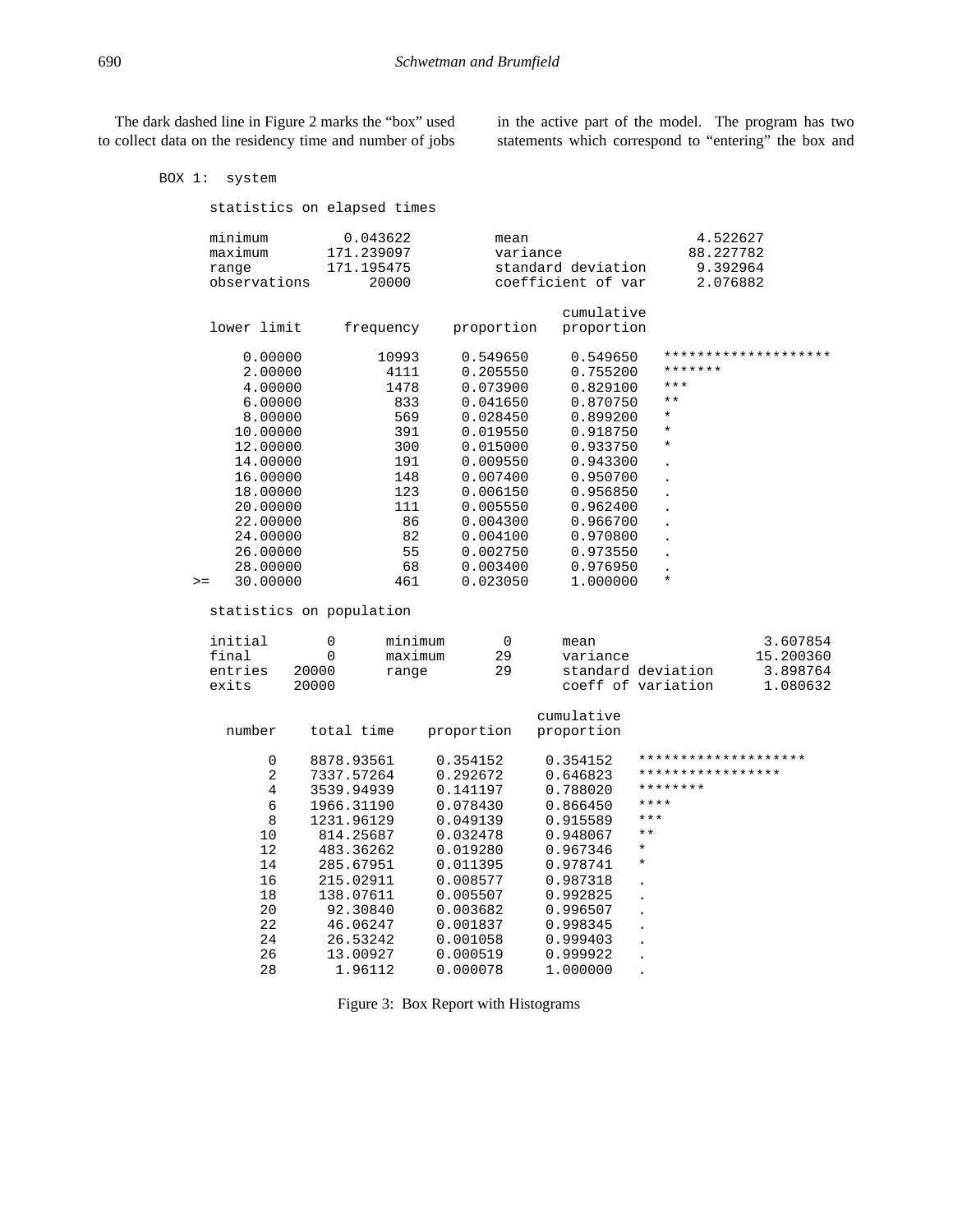"exiting" the box. The data reported for this box is shown in Figure 3. This report gives the residency time in the box (the time in the system) and also summarizes the number of jobs in the box (queue length). The report gives both statistical summaries and frequency histograms for these data.

## **4 CONFIDENCE INTERVALS**

In addition to statistical summaries with histograms, the CSIM18 data collection facility can also produce confidence intervals for a summarized data item. The method of batch means [[Law and Kelton, 1982] is used to compute confidence intervals. The standard report gives confidence levels for confidence levels of 90%, 95% and 98% respectively. Figure 4 is a confidence interval report for the example in Figure 2. For this report, the model simulated 20,000 jobs being processed (as opposed to 2,000 jobs reported in Figure 3).

model converged to the specified levels of accuracy or exceeded the CPU time limit.

Figure 5 is the output produced by invoking the runlength control feature in CSIM18. The feature uses a built-in event, named "converged", to allow the control program to wait until the specified accuracy has been achieved or until a cpu time limit has been exceeded. The call which invokes this run-length control is as follows:

systemBox.time\_run\_length(0.05, 0.90, 50.0);

This call specifies an accuracy of 0.05, a confidence level of 0.90 and a cpu time limit of 50.0 seconds.

In order to make use of ths feature, the model must be modified so that it generates an unlimited number of jobs. Normally, the model either executes until a prespecified number of jobs have been processed or until a pre-specified amount of simulated time has elapsed.

confidence intervals for the mean after 20000 observations

| level | confidence interval                            | rel. error |
|-------|------------------------------------------------|------------|
| 9 ∩ ≳ | $4.522627$ +/- 0.294710 = [4.227917, 4.817337] | 0.069706   |
| 95 %  | $4.522627$ +/- 0.351673 = [4.170953, 4.874300] | 0.084315   |
| 98 %  | $4.522627$ +/- 0.418229 = [4.104397, 4.940856] | 0.101898   |

Figure 4: Confidence Interval Report

## **5 AUTOMATIC RUN-LENGTH CONTROL**

Many simulation models are used to estimate one or more output parameters. These are termed *steady state* simulation models [Law and Kelton, 1982]]. Determining the accuracy of an estimate is typically accomplished by using confidence intervals.

CSIM18 allows the model builder to structure the model so that it will continue to execute until a specified accuracy and confidence level for an output parameter is achieved. Because some models may require a very long time to achieve the specified levels, a maximum CPU execution time is also specified. When the model terminates, the report informs the user whether or not the

## **6 SUMMARY**

This paper has presented the data collection and runlength control features available in the CSIM18 simulation engine. These features simplify the collection of statistical data. Data describing the usage of facilities are automatically collecting and reported as is data describing usage of storages. In addition, tables, qtables, meters and boxes can be used to collect data tailored to the specific model. Finally, the automatic run-length control feature can be used to assure that statistically valid data is being presented, and that this data is collected in an economical manner.

results of run length control using confidence intervals

| cpu time limit<br>cpu time used            | 50.0<br>14.0 | accuracy requested<br>accuracy achieved                                   | 0.050000<br>0.046874 |
|--------------------------------------------|--------------|---------------------------------------------------------------------------|----------------------|
| > the requested accuracy has been achieved |              |                                                                           |                      |
|                                            |              | 90.0% confidence interval: $2.333472 + (-0.104482 = [2.228990, 2.437955]$ |                      |

Figure 5: Run-length Control Report